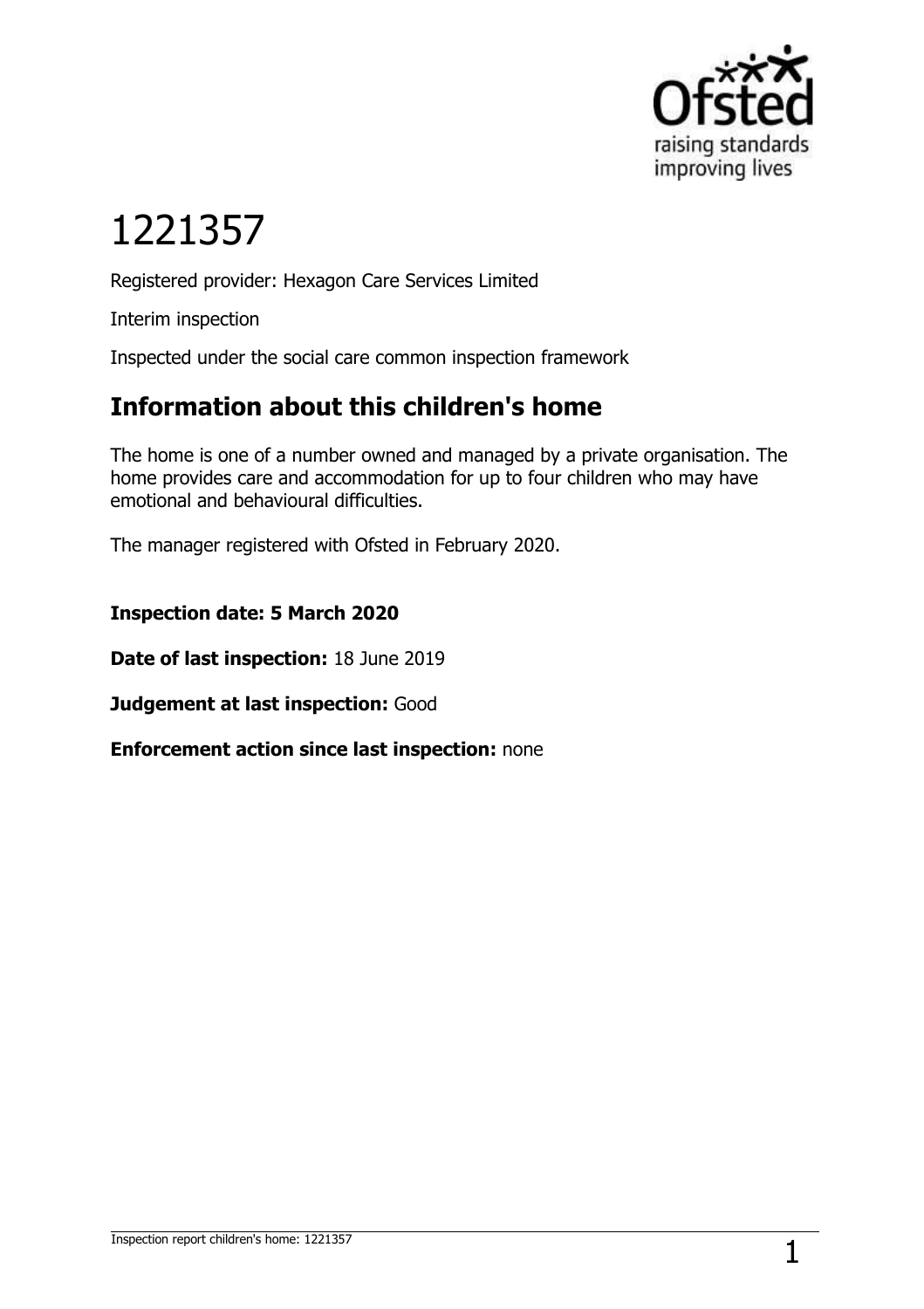

#### **This inspection**

#### **The effectiveness of the home and the progress and experiences of children and young people since the most recent full inspection**

This home was judged good at the last full inspection. At the interim inspection, Ofsted judges that it has improved effectiveness.

There are currently four young people resident within the home. Since the last inspection two young people have left the home and two young people have joined the group.

Transitions out of the home are well managed. Outreach support was kept in place for a young person who left the home, which has really supported their new placement. A recent new admission was completed very quickly, with limited lead-in time for the young person and no contact between the staff in the home and the young person's previous placement. While the placement has made a good start, this was a missed opportunity to gather relevant and important information.

Other young people make steady progress in placement. One young person is studying at college and looking to apply for a driving licence to promote their independence in early adult-hood. The home makes suitable arrangements for young people to learn life skills, suitable to their age and understanding.

The provider has completed the requirements from the last inspection and the majority of the recommendations. While looked after child reviews are now occurring within time scale for young people, the records from the meeting are not filed in the home in a timely manner. This means that young people and their key staff cannot check what was agreed and their part in the completion of the actions.

The home's manager recently registered with Ofsted and the leadership team now have additional time off rota to address management tasks in the home. This enables the senior staff to keep a close oversight of practice within the home and their ambition for the home is clearly evident.

An external complaint regarding the home was suitably addressed by the home and learning points regarding communication with external parties have been addressed. This helps the home to continue to work in partnership with statutory agencies that visit the home to keep the young people safe.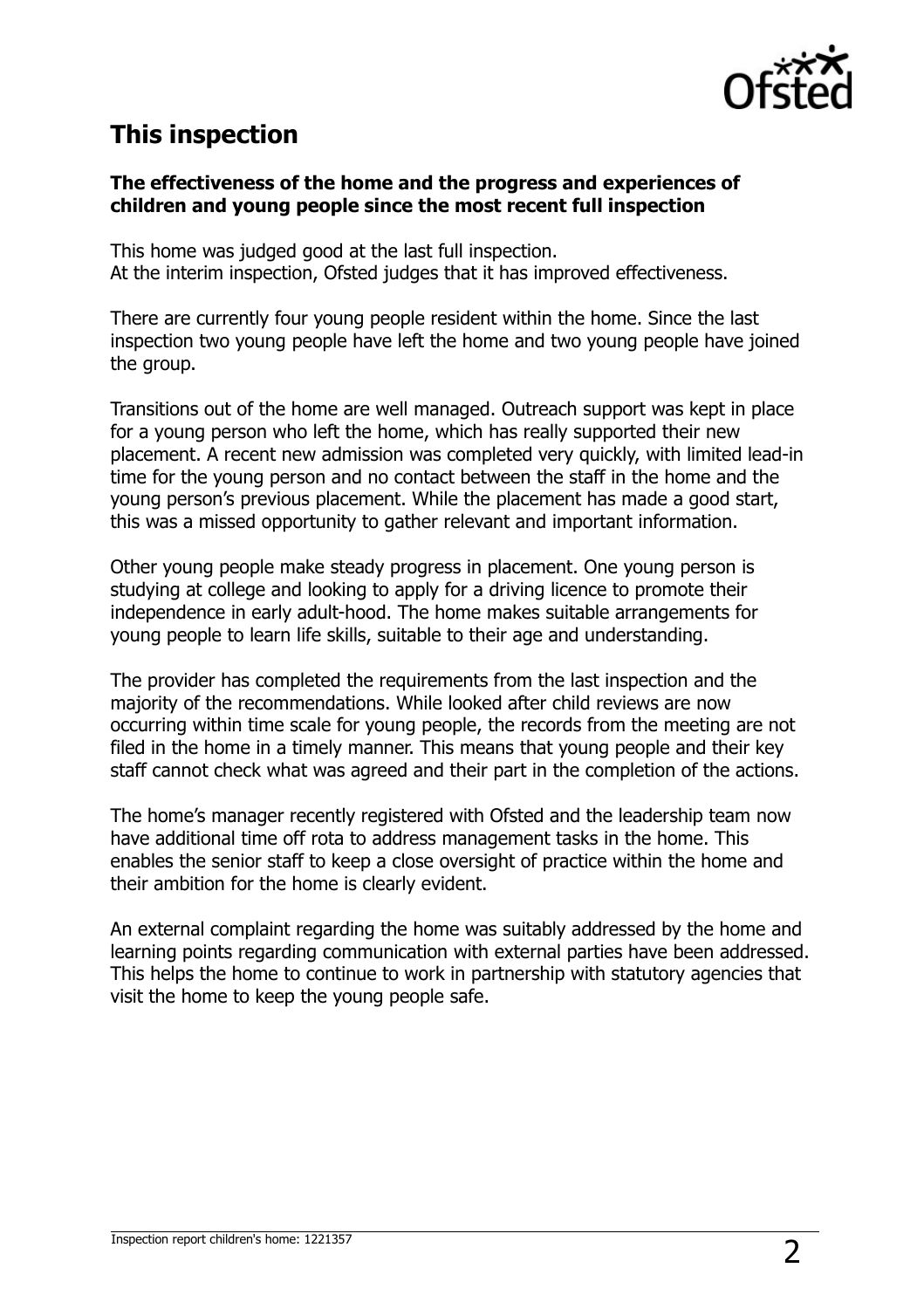

#### **Recent inspection history**

| <b>Inspection date</b> | <b>Inspection type</b> | <b>Inspection judgement</b>        |
|------------------------|------------------------|------------------------------------|
| 18/06/2019             | Full                   | Good                               |
| 21/01/2019             | Full                   | Requires improvement to<br>be good |
| 13/12/2017             | Full                   | Good                               |
| 25/01/2017             | Full                   | Good                               |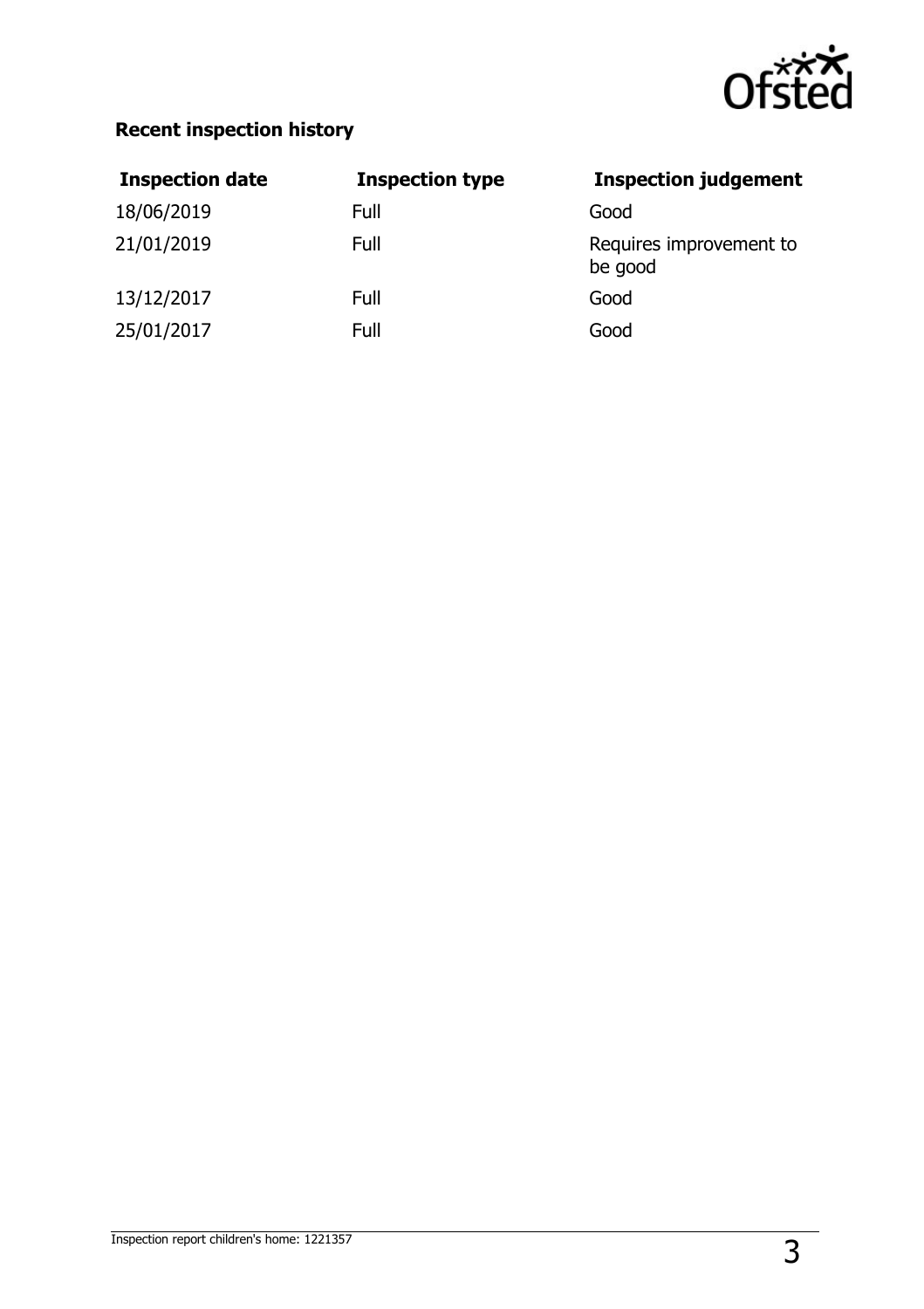

#### **What does the children's home need to do to improve? Recommendations**

- Registered persons must ensure there are procedures in place for welcoming and introducing each child to the home, and that they are sensitive to the needs of the child at the time of arrival. A warm welcome and introduction to the home is an entitlement for all children whether they are admitted in a planned way or in an emergency. Where possible other children and young people should be supported to contribute to the design of the welcome and introduction and where appropriate the welcome itself. ('Guide to the Children's Homes Regulations', page 57 paragraph 11.7).
- Children should be actively encouraged to read their records and to add further information to them. They should be regularly reminded of their rights to see information kept about them and be given information about how they might be supported to access their records in later life. ('Guide to the Children's Homes Regulations', page 62, paragraph 14.6).

#### **Information about this inspection**

This inspection focused on the effectiveness of the home and the progress and experiences of children and young people since the most recent full inspection.

Inspectors have looked closely at the experiences and progress of children and young people, using the 'Social care common inspection framework'. This inspection was carried out under the Care Standards Act 2000 to assess the effectiveness of the service, how it meets the core functions of the service as set out in legislation, and to consider how well it complies with the Children's Homes (England) Regulations 2015 and the 'Guide to the children's homes regulations including the quality standards'.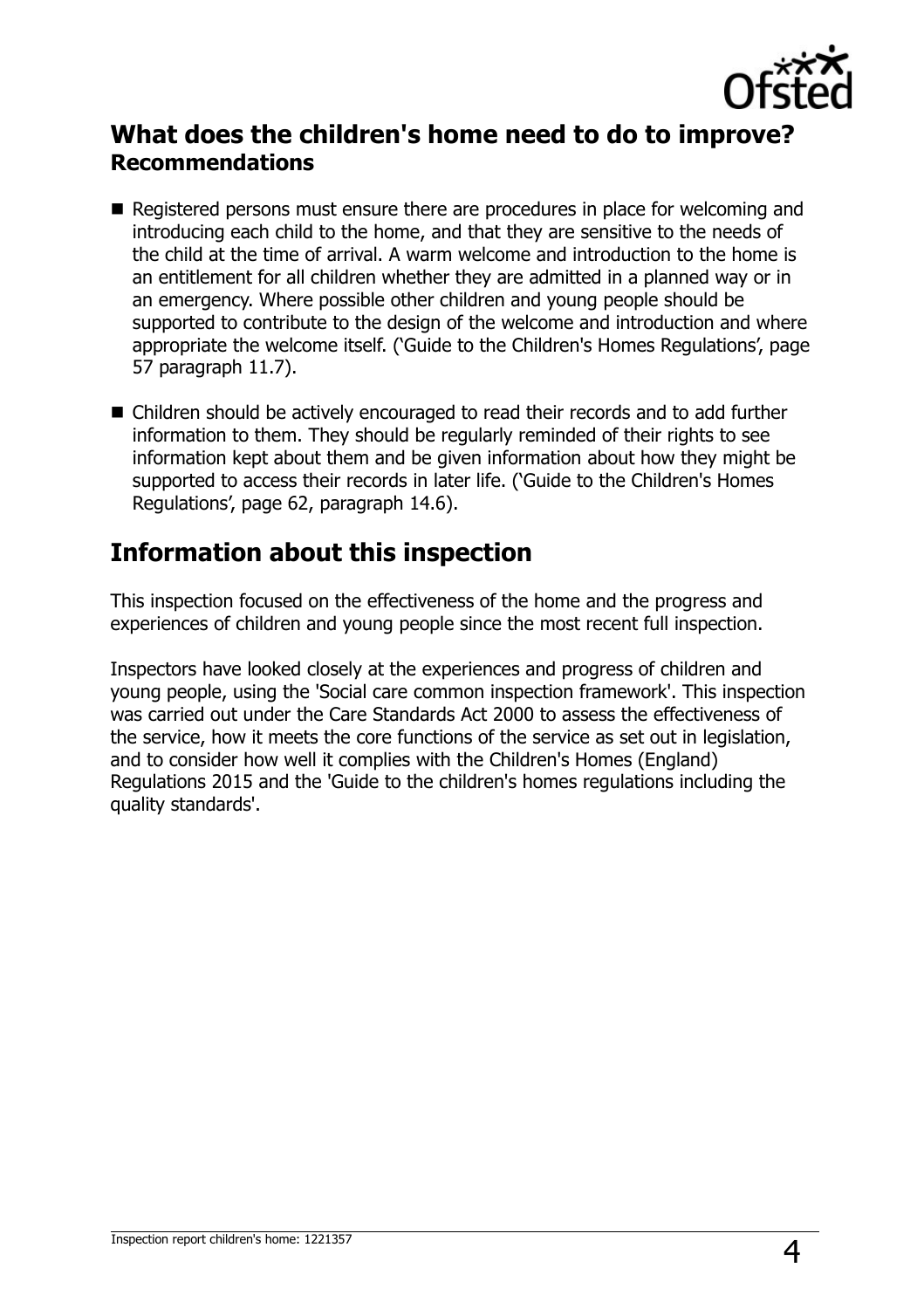

### **Children's home details**

**Unique reference number:** 1221357

**Provision sub-type:** Children's home

**Registered provider:** Hexagon Care Services Limited

**Registered provider address:** 1 Tustin Court, Port Way, Ashton-on- Ribble, Preston PR2 2YQ

**Responsible individual:** Jeanette Swift

**Registered manager:** Melanie Black

#### **Inspector**

Karen Forster, Regulatory Inspection Manager